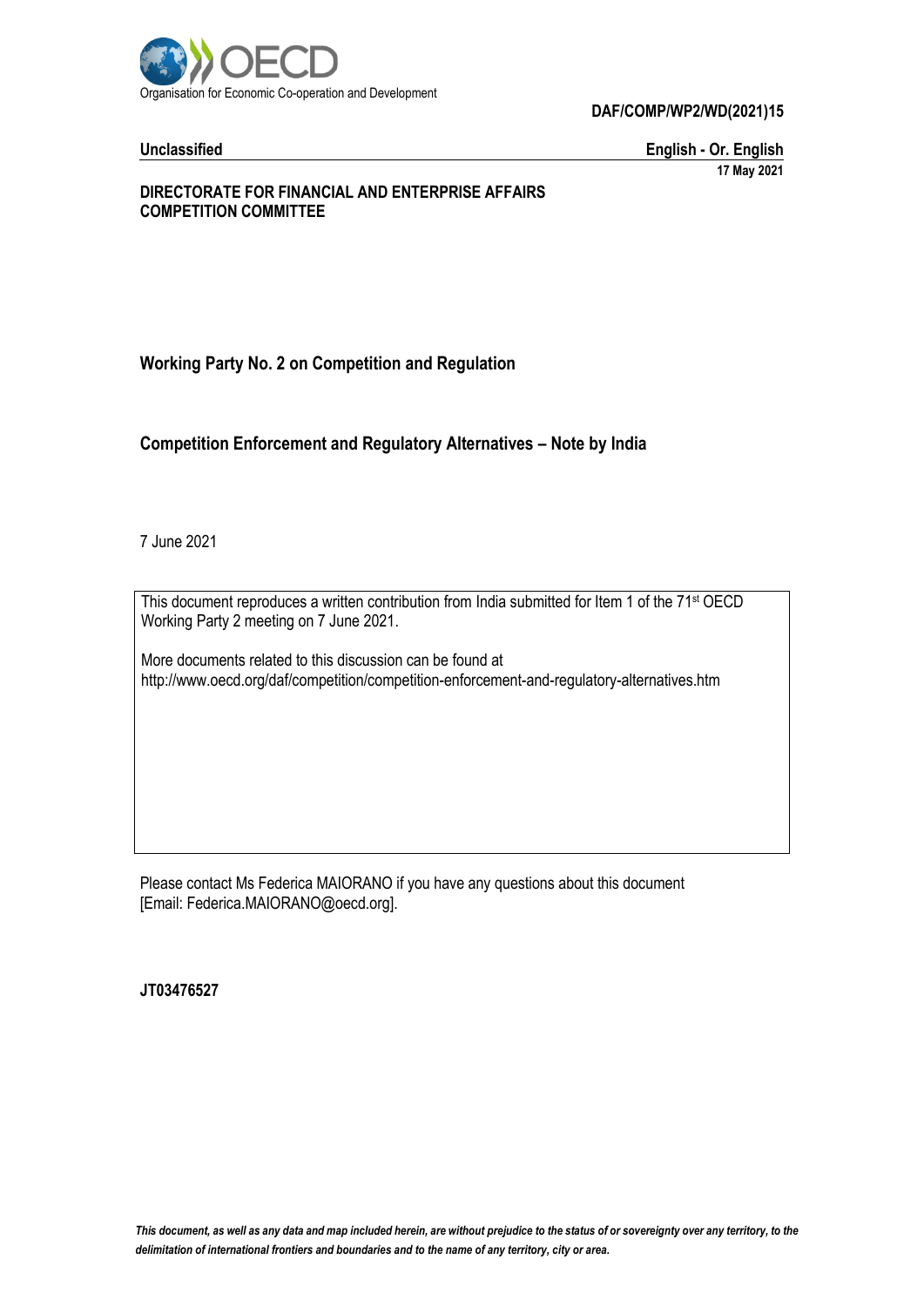# *India*

# **1. Introduction**

1. The extant regulatory architecture in India came into being post liberalization of the Indian economy with markets assuming centrality in the new economic order. As markets replaced licensing as the instrument of resource allocation, independent regulatory agencies were created as parts of an institutional framework to prevent/ address 'market failures'. Economic regulation in India is thus viewed as an instrument of liberalization, whereby independent regulatory bodies are entrusted with the statutory mandate of sectoral governance in sectors perceived to be at greater risk of market failures such as telecommunications, electricity, oil & gas, insurance etc.

2. Unlike many countries, where the setting up independent regulators preceded the opening up of the market, in India, there was a reversal of sequence and independent statutory regulators came into being later. One of the principal reasons was that coming out of a command-and- control economy, attracting the private sector required a way for the state to credibly pre-commit to not behaving in a capricious way once the private entry has been made. The creation of independent regulatory institutions was a way for the state to credibly address the commitment problem.

3. To protect consumers and create conditions for orderly growth of the sector, sector regulators are typically responsible for laying down entry conditions, regulation of tariffs, terms of service, etc. In alignment with the larger policy direction of opening markets to competition, one common legislative mandate of the regulatory authorities in India has also been to promote competition and efficiency. For instance, The Telecom Regulatory Authority of India Act, 1997 provides for Telecom Regulatory Authority of India (TRAI) to, *inter alia*, 'facilitate competition and promote efficiency'. The Petroleum and Natural Gas Regulatory Board Act, 2006 provides for the oil and gas regulator to protect the interest of consumers by 'fostering fair trade and competition'. The Electricity Act, 2003 also mandates the electricity regulatory commissions to ensure that competition is maintained in the markets.

4. The Competition Commission of India (CCI) was created with the overarching, economy-wide and sector-agnostic mandate of promoting and sustaining competition in markets in India. The objectives of the competition law in India, viz. the Competition Act, 2002 (the Act), as enshrined in the Preamble to the Act, are (a) to prevent practices having adverse effect on competition; (b) to promote and sustain competition in markets; (c) to protect the interests of consumers; and (d) to ensure freedom of trade. Section 18 of the Competition Act, 2002 states that *"it shall be the duty of the Competition Commission of India to eliminate practices having adverse effect on competition, promote and sustain competition, protect the interests of consumers and ensure freedom of trade carried on by other participants, in markets in India".* 

5. Evidently, the CCI and the sector regulators share the common purpose of fostering competition and fair play in markets and that of protecting consumer interest. The primary role of a sector regulator is to promulgate and implement rules/regulations *ex ante* to be adhered to by the regulated enterprises and it performs ongoing supervision of the sector. However, regulated sectors are not impervious to anti-competitive behaviour of market participants. The regulator's ability to bring about desired outcomes depends on the regulated entity's sensitivity to financial incentives in the form of tariffs, transfers, penalties, etc., that in turn is determined by the quality of regulation, and wherever one is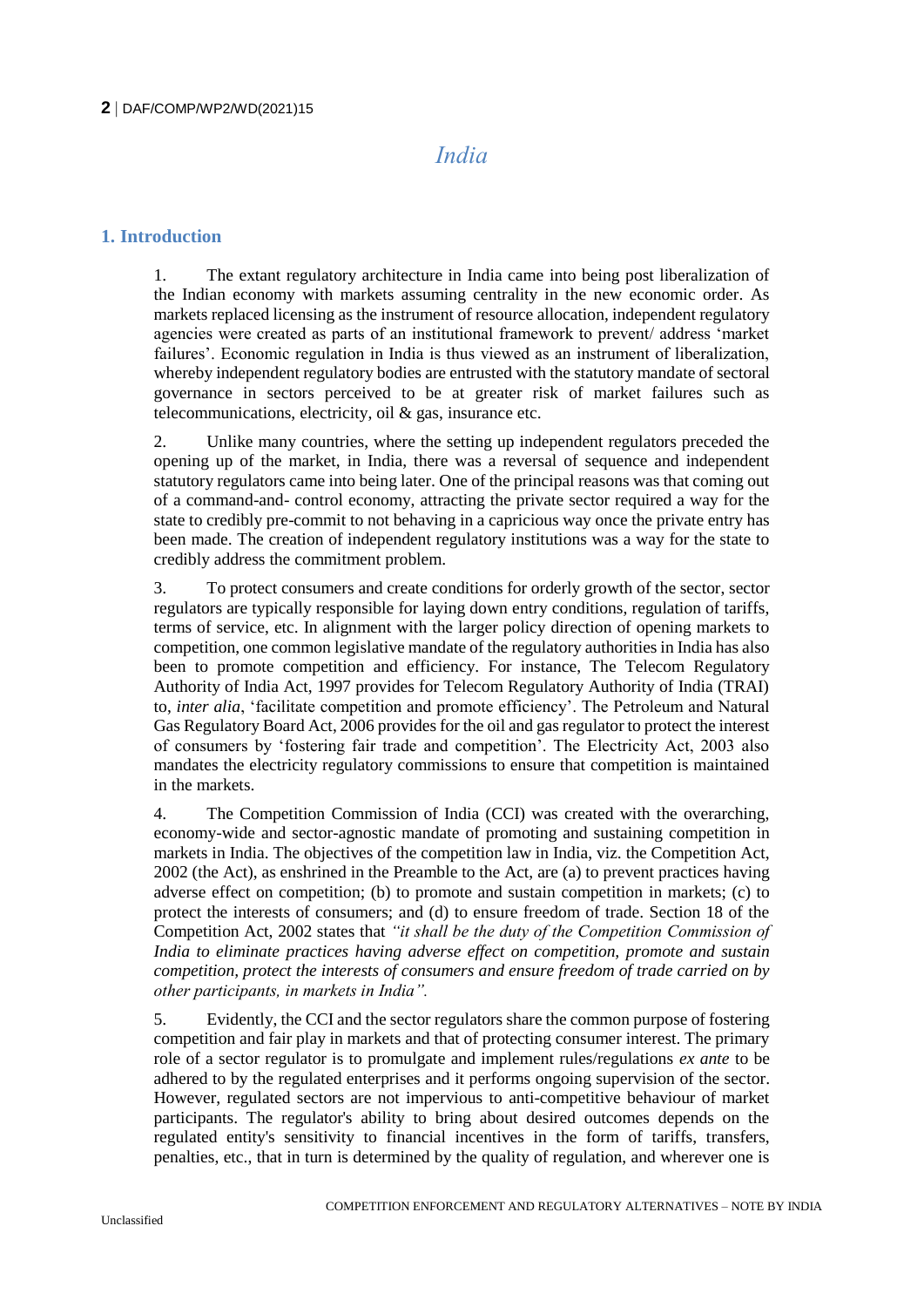absent, the impact on competition outcomes are obvious. Second, the degree of competition introduced by the regulators in the design of the oligopolistic markets that they are mandated to steer, through their entry and other technical rules (access rules, tariffs, interconnection etc.) crucially determines the competition concerns that emerge from the behavior of the firms and the remit of competition law. Indian experience has shown that regulation is only one part of the reform story. Successful regulation requires complementary reforms, including the introduction of competition and encouraging wider private participation that deepens markets.

6. Regulations evolve with maturity of markets and at different phases of such evolution, markets may be exposed to varying degrees of antitrust risk. The CCI intervenes to remedy anti-competitive behaviour of enterprises *ex post*, under its enforcement mandate. Further, the CCI engages with businesses and with sector regulators, as part of its advocacy function, with a view to prevent antitrust infringement and to advocate procompetition regulatory reforms. Thus, arguably, the roles of regulators and the CCI are envisaged to be complementary in nature, in their common pursuit of preserving competitive markets. The significant and inevitable overlap in their objectives and jurisdiction makes interaction between sector regulators and the CCI pivotal in ensuring a coherent and effectual regulatory architecture, while also creating room for tension and debate with respect to the appropriateness and effectiveness of regulation vis-à-vis antitrust enforcement, as is borne out by the short history of competition regime in the country.

7. In the following sections, this note will provide an overview of the interaction between CCI and sector regulators, illustrate how antitrust proceedings can guide regulation using the case studies of the real estate and e-commerce sectors in India, discuss the judicial approach to the application of competition law and regulatory tools in regulated sectors with some case examples, and touch upon the recent developments with respect to the scope of consultation between the CCI and the sector regulators.

# **2. Interaction between the CCI and Sector Regulators**

8. Like in many countries, legislative ambiguity/overlap/ omissions, interpretational biases, conflicting approaches to competition regulation and a lack of clear delineation of jurisdiction has resulted in some points of conflict in the emerging regulatory architecture between the sectoral and competition regulator. However, with effective coordination, each can play a distinct and non-conflicting role resulting in better overall economic regulation.

9. The Act has enabling provisions, sections 21 and 21A, which allow for mutual consultation between the Commission and the other statutory authorities. In cases relating to a regulated sector, the CCI may make a reference to the concerned regulator to obtain and consider its opinion before issuing an order. Concomitantly, the regulators may also seek the CCI's opinion during the course of their proceedings. The CCI does not have any direct role in design, implementation or removal of regulations.

10. In the last twelve years since the notification of the provisions of the Act relating to anti-competitive conduct, the Commission has received over 1100 antitrust cases. Several of these cases pertained to sectors regulated by sector regulators, including Banking and Finance, Electricity, Telecommunications, civil aviation, etc. Acknowledging the existence of regulatory oversight in these sectors as also to benefit from the expertise of the sector regulator, the Commission has engaged with sector regulators, when deemed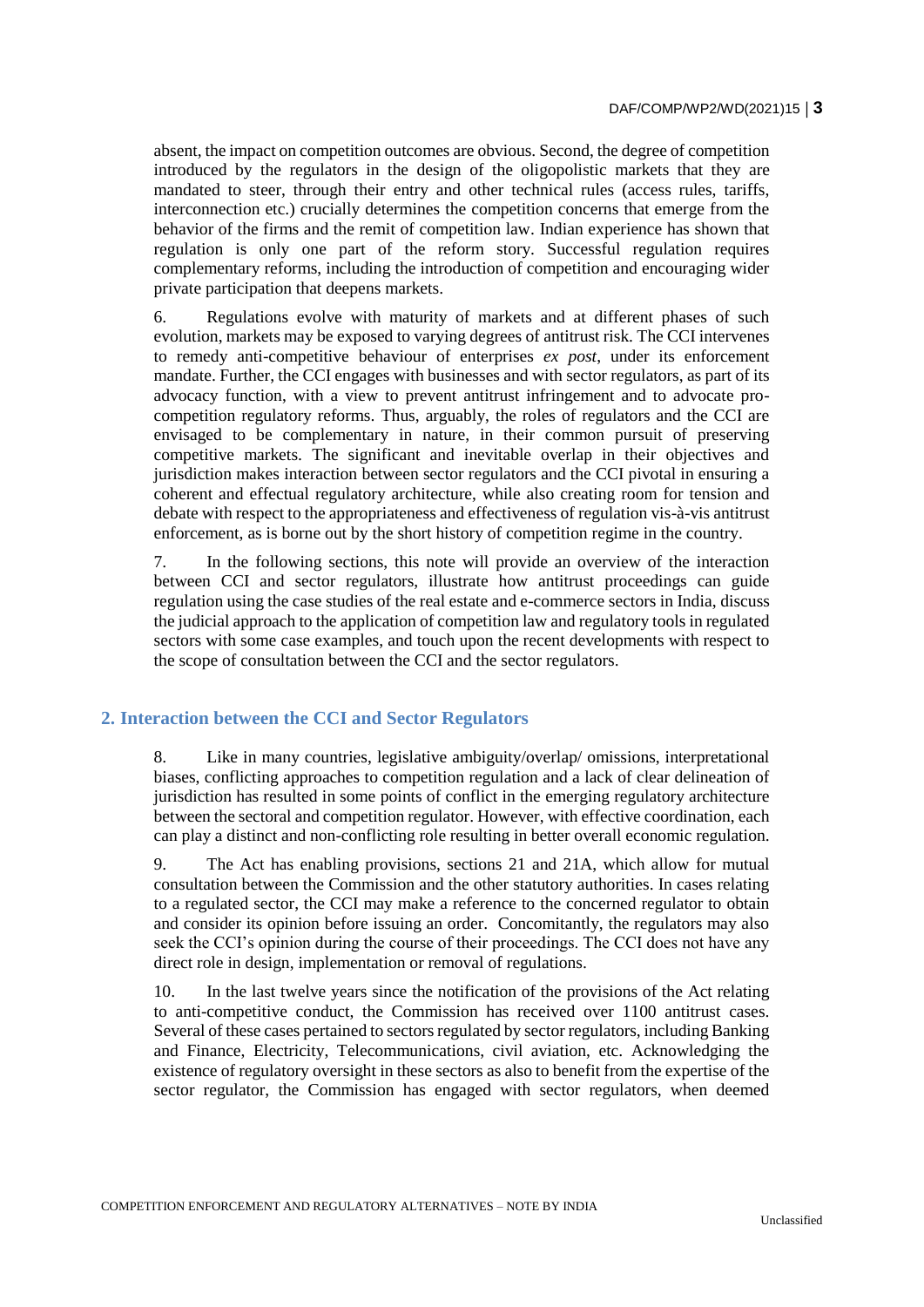prudent. For instance, in a case<sup>1</sup> alleging abuse of dominant position by distribution companies in the electricity sector, considering the nature of issues involved, the Commission decided to seek the views of the Delhi Electricity Regulatory Commission (DERC). The DERC, in its communication to the CCI, stated that the CCI was the appropriate authority to examine matters pertaining to abuse of dominance whereas matters of tariffs and tariff related issues would be looked into by the DERC.

11. The Commission believes in a consultative and harmonious approach so that the goal of well-functioning markets can be achieved in conjunction with the sector regulator while leaving no room for confusion for the stakeholders. Non-discriminatory access issues/ neutrality issues may in some cases be checked by *ex-ante* regulations. Thus, in evaluating mergers and devising remedies, the Commission takes notes of the relevant regulations in order to see if some of the identified potential harms are addressed by them. For instance, the Commission, while assessing spectrum transactions in the telecom sector, noted the safeguards provided in the Spectrum Trading Guidelines of the Department of Telecommunications, which requires buyers of spectrum to comply with the prescribed spectrum caps declared from time to time. In the case of combination of Videocon d2h with Dish TV, the Commission sought comments from the telecom sector regulator TRAI. The Commission came to a conclusion that the potential competition concerns emanating from the transaction were largely addressed by extant regulations including TRAI Telecommunication (Broadcasting and Cable) Services Interconnection (Addressable Systems) Regulation, 2017 ("Interconnect Regulations"), Telecommunication (Broadcasting and Cable) Services (Eighth) (Addressable Systems) Tariff Order ("Tariff Order") and Telecommunication (Broadcasting and Cable) Services, Standard of Quality of Services and Consumer Protection (Addressable Systems) Regulations 2017.<sup>2</sup>

12. The interaction between the CCI and sector regulators extends beyond the enforcement context. The Commission actively pursues its mandate of competition advocacy through the various means of market studies, workshops etc. in regulated sectors with particular emphasis on eliciting expert views of the sector regulator on matters relevant to competition and competition enforcement. Some such initiatives are summarized below:

# **2.1. Telecom Sector**

13. The CCI conducted a 'Market Study on the Telecom Sector in India' in 2020, with an objective to better understand the unfolding competition dynamics in the sector, and to identify impediments to competition, if any. The key findings of the study related to parameters of competition, vertical integration, infrastructure sharing, unbundling, traffic management, spectrum acquisition, and collection of data among other issues affecting competition. As an extension to the Market Study, the CCI recently organised a 'Workshop on Competition Issues in the Telecom Sector in India' as an attempt to bring all stakeholders together on a platform, including the Department of Telecommunications (DOT), to reflect on the evolving telecom landscape in the country and deliberate on issues that are relevant for regulation and competition law enforcement. This, in a way, was also a first-of-its-kind forum for inter-regulatory exchange of views in the telecom sector, which

<sup>&</sup>lt;sup>1</sup> Case No 06 of 2009, Shri Neeraj Malhotra V. North Delhi Power Ltd & Ors, dated 11<sup>th</sup> May 2011, available at https://www.cci.gov.in/sites/default/files/NeerajVsBSESMainOrder3050511\_0.pdf

<sup>2</sup> Combination Registration No.C-2017-12-463, dated 4th May 2017, available at https://www.cci.gov.in/sites/default/files/Notice\_order\_document/C-2017-12-463%20%28for%20uploading%29.pdf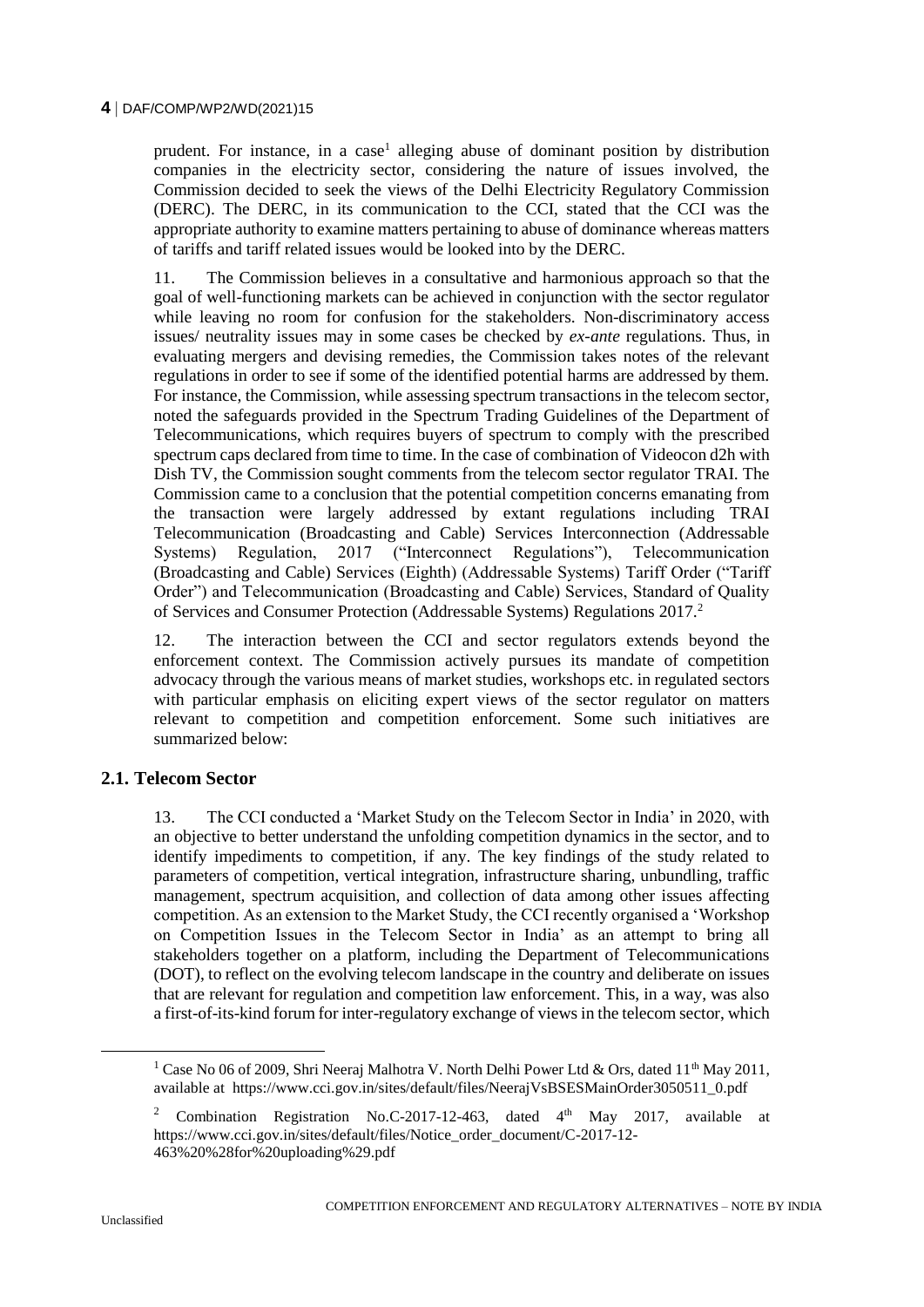was deemed critical to keep regulatory efforts ahead of the curve in the face of everchanging market conditions and business practices.

14. The enabling regulatory levers and mechanisms that are catalysts for growth and efficiencies and competition challenges to the eco system were the focus of the Study and the Workshop. In the Workshop and the study report, the CCI stressed on the need for a harmonious and robust regulatory environment in the telecommunication sector and to strengthen cooperation amongst DOT, TRAI and the CCI.

15. The CCI has also previously engaged in consultation on several matters in the telecom sector with the sector regulator TRAI. For instance, TRAI released a consultation paper on 'Tariff Issues of Telecom Services' on 17<sup>th</sup> December 2019 and the opinion of the CCI was sought in this regard. The consultation process aimed to deliberate over the methodology that could be devised to fix floor price for data and voice services as well as bundled offers. The CCI, in its response, mentioned that setting of floor price for mobile services could have a detrimental effect on market competition. The Commission noted that such regulatory measures bring in inefficiencies in the long run and that setting a floor price would raise price barrier for new subscribers putting digital services out of their reach. It was recommended that the situation of ailing telecom companies warranted policy intervention other than tariff fixation of telecom retail prices, for instance, tax cutting in licensing, spectrum usage charges, etc.

#### **2.2. Pharmaceutical Sector**

16. Out of pocket expenditure is a major component of the total health expenditure in India. Expenditure on pharmaceuticals is quite a substantial component of this OOPE constituting, according to some estimates, almost 40%. With the financial burden of pharmaceutical expenditure falling on households, access to affordable medicines is of paramount importance. While the sector is heavily regulated and affordability has received policy focus in the form of price control over essential medicines, the enforcement experience of the CCI in this sector has shown that certain inherent features of pharmaceutical markets coupled with a set of industry practices in the sector do not allow markets to work effectively and healthy competition to drive the market outcomes in the form of low prices and reliable quality. In this backdrop, the Commission conducted a technical workshop on "Competition Issues in the Healthcare and Pharmaceutical Sector" in 2018. A Policy Note<sup>3</sup> was subsequently issued documenting the issues raised and recommendations made by stakeholders who participated in the Workshop.

17. Among the issues highlighted in the Note were the alleged unreasonably high trade margins in pharmaceutical products. This was pointed out to be a fall out of drug manufacturers offering high margins as incentives to traders for pushing their drugs as well as muted competition between traders owing to the tight control of trade associations over the drug distribution system in the country. Subsequently, the National Pharmaceutical Pricing Authority (NPPA), in its notification dated 25.02.2019, brought 42 anti-cancer drugs under trade margin rationalization. The NPPA notification<sup>4</sup> referred to the CCI Policy

<sup>&</sup>lt;sup>3</sup> Available at https://www.cci.gov.in/sites/default/files/POLICY\_NOTE.pdf

<sup>4</sup> Available at http://www.nppaindia.nic.in/wp-content/uploads/2019/03/Notification-25.02.2019- Final.pdf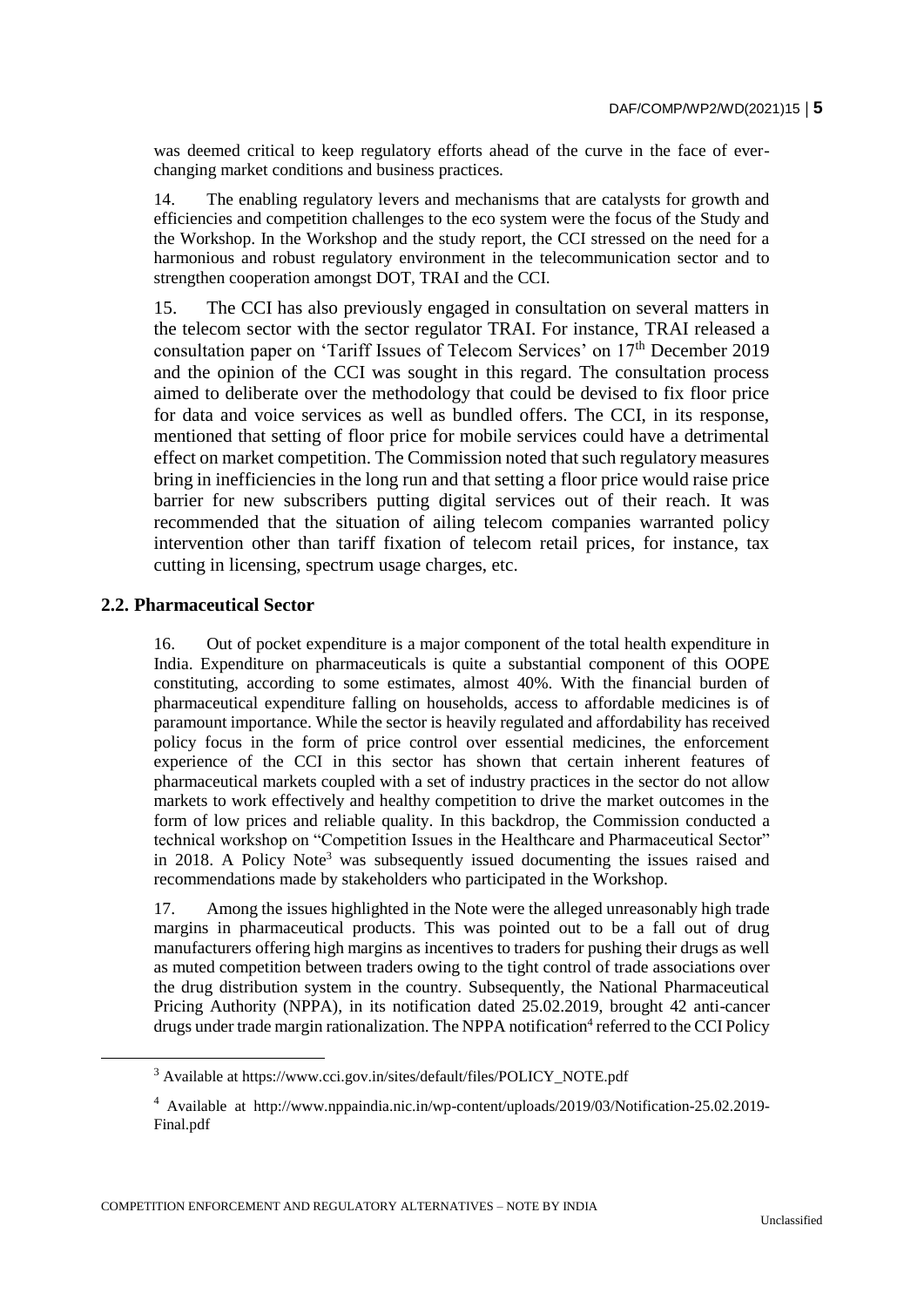#### **6** DAF/COMP/WP2/WD(2021)15

Note attributing unreasonably high trade margins to the high drug prices in India. The Note also brought out issues such as proliferation of branded generics, lack of uniformity in application of the quality standards in a federal regulatory set up and the vertical arrangements in healthcare services. Currently, a market study is underway to empirically examine a subset of these issues which have a bearing on price competition in the pharmaceutical market in India.

# **3. Competition Enforcement Guiding Regulation: Real Estate and E-commerce**

18. Antitrust enforcement with its case-by-case rule of reason assessment is often considered the preferred route over blunt regulatory instruments in addressing business conduct related concerns in many sectors. Nevertheless, there may be instances where a complete regulatory vacuum allows such industry practices to flourish that attenuate competition and harm consumers but do not neatly fall in the categories of anti-competitive agreements or abuse of dominance which could be remedied by the competition law. In such cases, sector-wide regulation providing a well-defined framework of do's and don'ts may be a more desirable and judicious way to safeguard consumer interest.

19. In India, the Real Estate sector proved to be a case in point. The sector suffered from a regulatory void and remained largely unregulated with absence of adequate consumer protection. Based on its understanding of the issues facing the sector during the course of antitrust proceedings, the CCI deemed it appropriate to recommend the need for its regulation. Subsequently, the Parliament of India enacted the Real Estate Regulation and Development Act (RERA), 2016.

20. In *Case No.* 59 of 2011<sup>5</sup>, Shri Jyoti Swaroop Arora vs M/s Tulip Infratech Ltd. & *Others*, the Informant alleged that various enterprises engaged in real estate development business had an arrangement/understanding amongst themselves which was evident from the similarities and common points in their agreements with buyers which were exploitative in terms of having one-sided, arbitrary and unfair clauses. After investigation and hearing the parties, the Commission in its order observed that there was no evidence of collusion between the parties even though the same was in no way suggestive of any intrinsic fairness of the impugned clauses. A largely unregulated real estate sector with a lot of competition on the face of it had ironically left the consumer with no real choice and all developers had one sided exploitative contract agreements leaving the consumer hapless. The Commission noted that the conduct of builders in non-disclosure of all the terms and conditions of sale to the prospective buyers at the stage of booking of apartments and taking the booking amount from interested buyers without disclosing the final terms and conditions of the sale agreement to be executed at a later stage, was plain exploitative. It was further observed that in the garb of 'industry practices', the builders created a situation where the consumers were left to fend for themselves. The Commission, being conscious of the prevalence of such exploitative conduct and unfair terms being imposed by the builders, noted that the sector suffered from inertia generated due to lack of competitive pressure.

21. The Commission further observed that when the markets are not functioning or distortions are created through collusive or exclusionary/ exploitative conduct or practices, it is incumbent upon the Commission to take appropriate measures in exercise of its enforcement, regulatory and advocacy remit. However, in the instant case, it was observed that there appears to be no market pressure, which can prod the participants to improve

<sup>&</sup>lt;sup>5</sup> Case No. 59 of 2011, Shri Jyoti Swaroop Arora V. M/s Tulip Infratech Ltd. & Others, dated 3<sup>rd</sup> February 2015, available at https://cci.gov.in/sites/default/files/592011\_0.pdf.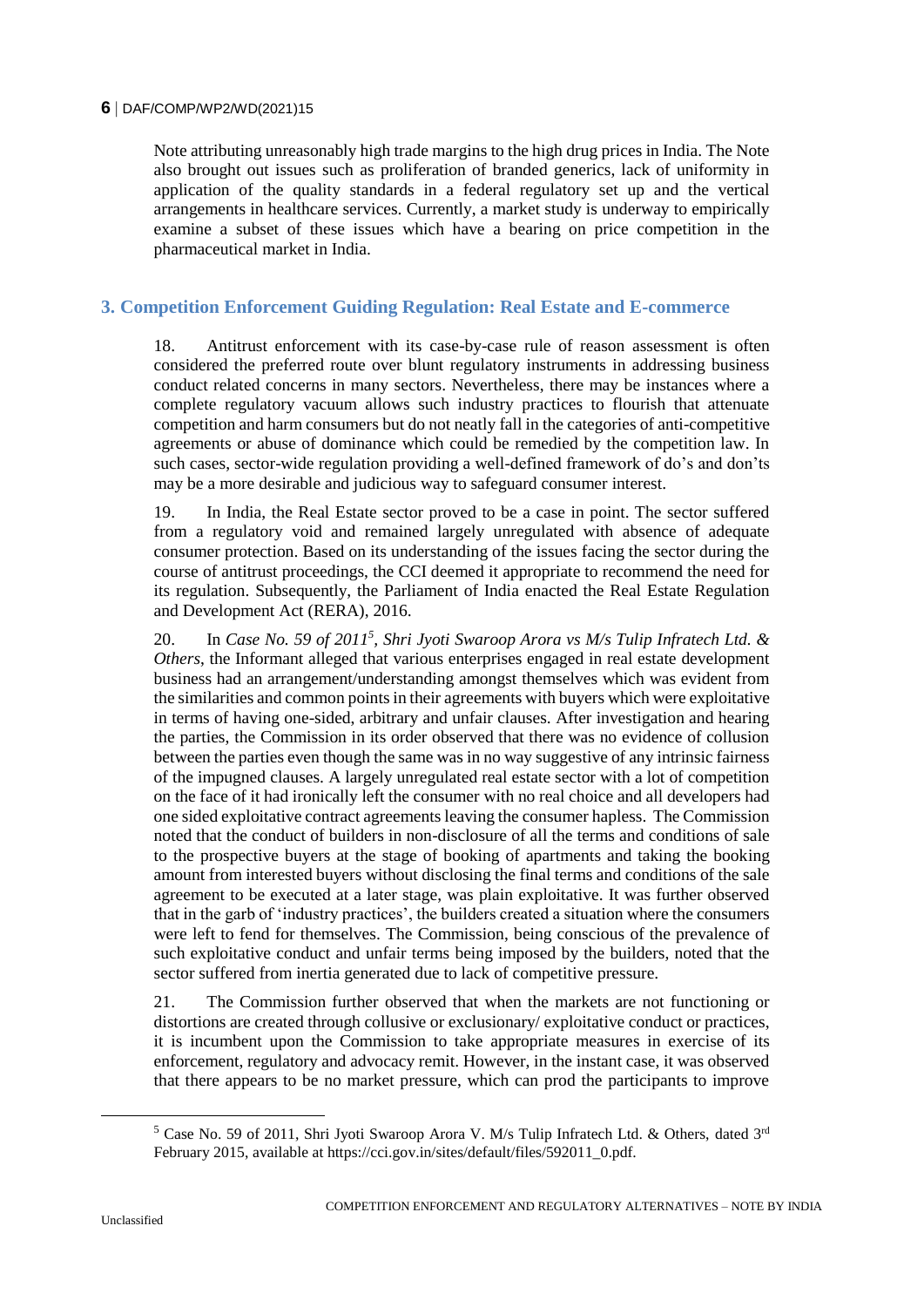their services, unlike in normal competitive markets. The Commission also noted that in recent times, the self-regulatory standards in the sector had shown a decline and felt the need for external regulation to supplement self-regulation. The Commission was of the firm opinion that the issues raised by the Informant were not only pertinent but needed to be addressed by the policy makers through appropriate legislative tools in tandem with the self-regulatory role played by the builders' association.

22. Though the Consumer Protection Act, 1986 was available as a forum to the buyers in the real estate market, the recourse was only curative and was not adequate to address all the concerns of buyers and promoters in the sector. With these concerns in the backdrop, the legislature acknowledged the regulatory vacuum in the real estate sector and consequent need for its regulation through the Real Estate (Regulation and Development) Act, 2016. The Act *inter alia* provides for the establishment of the Real Estate Regulatory Authority for regulation and promotion of real estate sector and to ensure sale of plot, apartment or building, as the case may be, in an efficient and transparent manner and to protect the interest of consumers in real estate sector.

23. Last year, the Commission successfully completed a Market study on e-commerce that was conducted to develop a better understanding of the novel competition issues that were emerging with the growing importance of digital platform-centric commerce. Bargaining power imbalance and information asymmetry between platforms and their business users underpinned most of the emerging issues in e-commerce. These infirmities were viewed to be more effectively addressed through non-enforcement tools. Under its advocacy mandate, the Commission urged the e-commerce platforms to put in place a set of self-regulatory measures over certain areas such as search ranking, collection/use/sharing of data, user review mechanism, revision in contract terms and discount policy. Going forward, some of these self-regulation suggestions that have emerged from the market study may take shape of formal regulations as the draft e commerce policy has taken cognisance of the areas of concern pointed in the market study.

# **4. Application of Competition Law and Regulatory Tools: The Judicial Approach**

24. The concurrent jurisdiction of the CCI and sector regulators has been a major source of litigation between parties, which have time and again pursued judicial intervention. The judiciary has upheld the jurisdiction of CCI on competition issues in a number of cases in sectors having other instruments of regulatory oversight. In 2014, the Delhi High Court left it to the CCI (instead of the Central Electricity Regulatory Commission) to decide whether the Maharashtra State Power Generation Company (Mahagenco) had abused its dominance by refusing to provide open access to the other independent power producers. In March 2016, the Delhi High Court refused to stop a CCI inquiry<sup>6</sup> against Ericsson in a case of Standard Essential Patents on the ground of pendency of civil suits for patent infringements against the Informants, viz. Intex and Micromax. In yet another alleged abuse of dominance case<sup>7</sup> pertaining to technology licensing against Mahyco Monsanto Biotech (India) Pvt. Ltd (MMBL), the jurisdiction of the CCI was challenged. The Delhi High Court observed that there was no irreconcilable repugnancy or conflict between the Competition Act and the

 ${}^{6}$ Case No. 50 of 2013, dated 12<sup>th</sup> November 2013, available at https://www.cci.gov.in/sites/default/files/502013\_0.pdf?download=1

Reference Case No. 2 of 2015 & Case No. 107 of 2015, dated 10th February, available at [https://www.cci.gov.in/sites/default/files/Ref%2002-2015%20and%20107-2015%20-](https://www.cci.gov.in/sites/default/files/Ref%2002-2015%20and%20107-2015%20-26%281%29%20order_10.02.2015.pdf) [26%281%29%20order\\_10.02.2015.pdf.](https://www.cci.gov.in/sites/default/files/Ref%2002-2015%20and%20107-2015%20-26%281%29%20order_10.02.2015.pdf)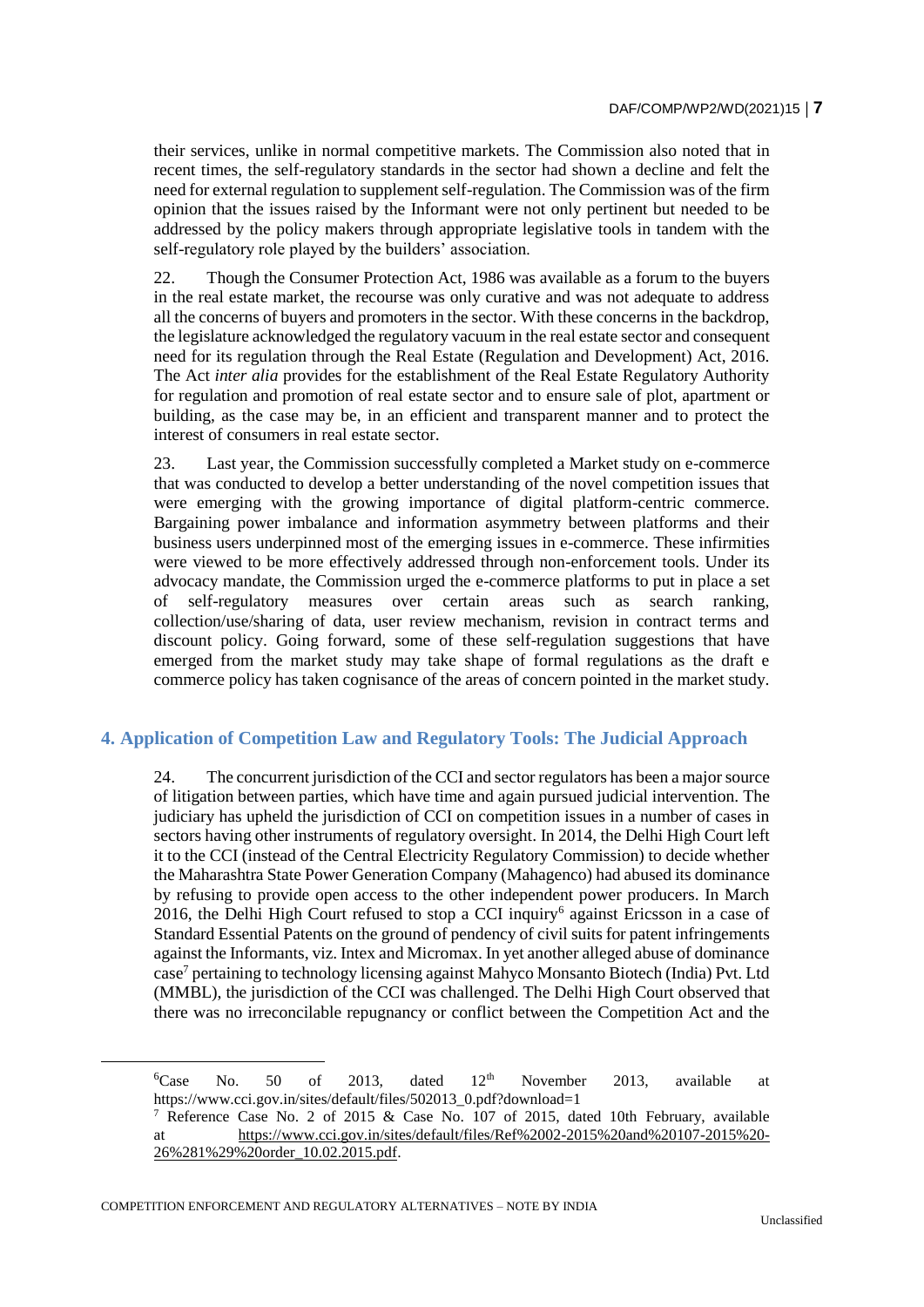#### **8** DAF/COMP/WP2/WD(2021)15

Patents Act and therefore the jurisdiction of the CCI to entertain complaints regarding abuse of dominance in respect to patent rights could not be excluded.

25. In 2018, the apex court, i.e., the Supreme Court of India pronounced a judgement on the issue of jurisdiction of the CCI in a case pertaining to the telecom sector, which is also governed by the sector regulator, TRAI. In this case<sup>8</sup>, the CCI, acting on an information filed by telecom player, RJio, ordered the Director General to investigate against the alleged cartelisation by incumbent telecom operators in denying points of interconnection to the new entrant RJio. The investigation order was challenged by the telecom operators at the Bombay High Court on ground of jurisdiction. The Bombay High Court by an order dated September 21, 2017 held that the powers of CCI are not sufficient to deal with technical aspects associated with the telecom sector, which solely arise out of the TRAI Act and remained regulated. The CCI and RJio preferred an appeal before the Supreme Court.

26. The Supreme Court, *vide* its ruling dated 5<sup>th</sup> December, 2018, held that TRAI's functions include: (i) ensuring technical compatibility and effective interrelationship between different service providers; (ii) ensuring compliance of license conditions by all service providers; and (iii) settlement of disputes between service providers. The SC noted that "[Jio's] disputes in this case touches upon these aspects". Moreover, it was noted that Jio itself had also specifically approached the TRAI for settlement of these disputes. The SC also noted that the specific purposes of the TRAI Act and Competition Act have to be kept in mind before deciding on jurisdiction; while CCI has the sole jurisdiction to address allegations of anticompetitive agreements, and investigating against cartels, a comity has to be maintained between CCI and TRAI's roles in the present case. The CCI's jurisdiction is not ousted insofar as the telecom sector is concerned but only pushed to a later stage, **only in limited** cases where a technical determination is pending before a sectoral regulator.

27. Thus, to avoid inconsistent and conflicting outcomes and to ensure a comity between regulators, the apex court's judgement conferred a sequential jurisdiction to the sector regulator and the CCI (in that order) **only** in such cases where the conduct entails a technical matter requiring determination by the sector regulator and where the sector regulator is already seized of the grievance/ dispute which is also facing the competition authority. Since the technical matter and the competition matter were intertwined such that the latter would arise only if the technical issue was settled, the apex court in such very limited cases pronounced a sequential jurisdiction.

*28.* The aforesaid apex court order was again agitated upon in a latter case in the Delhi High Court by Monsanto Holdings Pvt. Ltd. and Ors. (*supra*). In that case it was contended on behalf of the petitioners that in view of the decision of the Supreme Court in Bharti Airtel Ltd. (*supra*) it would be essential for the specialised regulator – in this case, the Controller of Patents– to first determine whether the agreements (sub-licenses) entered into by MMBL are an abuse of its rights under the Patents Act before the CCI could proceed further with the information or the reference filed with it. It was contended that since issues relate to patents, the same

<sup>8</sup> CCI vs Bharti Airtel Limited & Others (Civil Appeal No(s). 11843 of 2018 (Arising out of SLP (case) no. 35574 of 2017), dated  $5<sup>th</sup>$  December, 2018